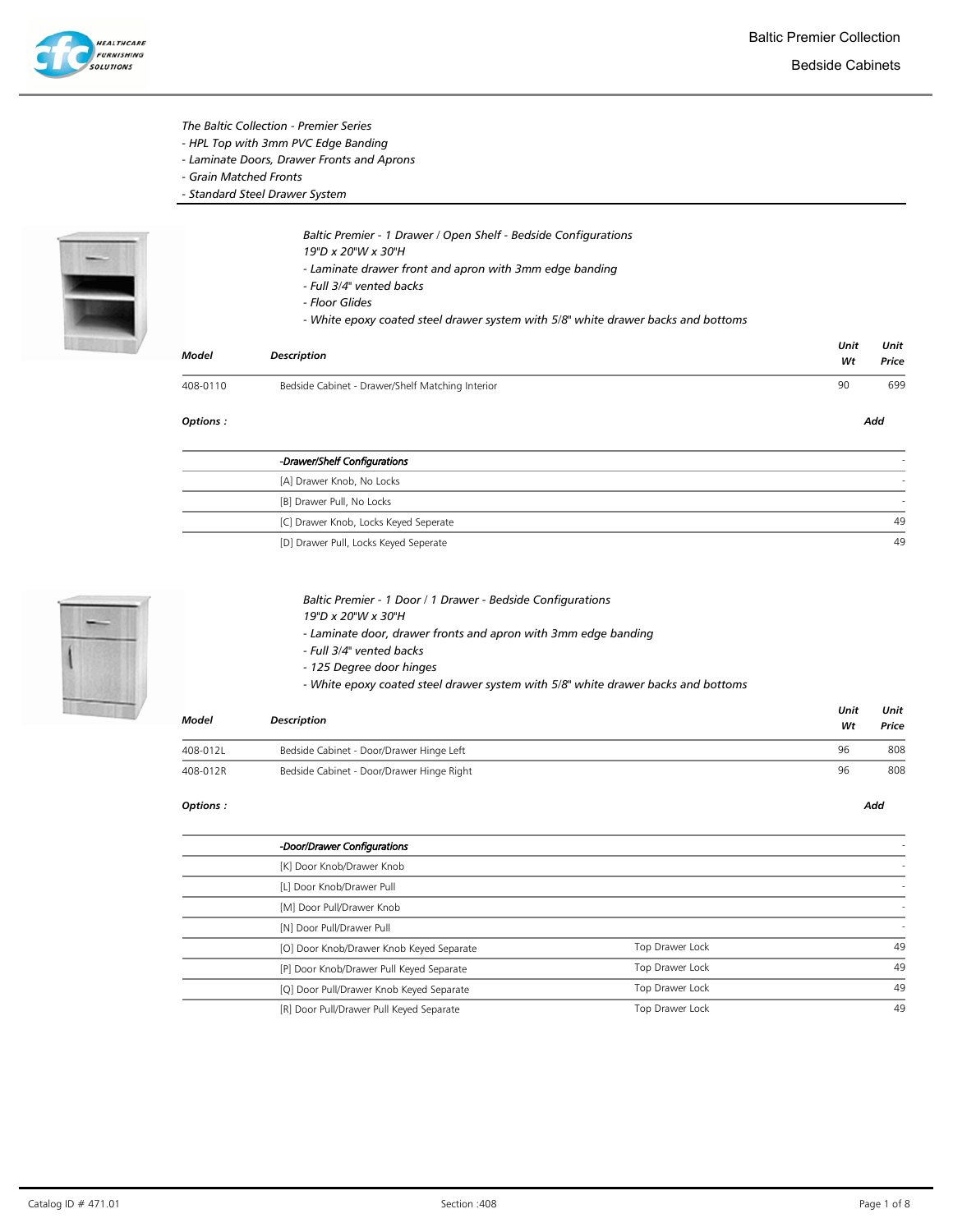Baltic Premier Collection

**HEALTHCARE**<br>FURNISHING<br>SOLUTIONS

Bedside Cabinets

| -- |  |
|----|--|
|    |  |
|    |  |

|          |                                                                                                                                                                                                                                                                         |            | Add           |
|----------|-------------------------------------------------------------------------------------------------------------------------------------------------------------------------------------------------------------------------------------------------------------------------|------------|---------------|
| 408-0130 | Bedside Cabinet - Three Drawer                                                                                                                                                                                                                                          | 101        | 897           |
| Model    | <b>Description</b>                                                                                                                                                                                                                                                      | Unit<br>Wt | Unit<br>Price |
|          | Baltic Premier - 3 Drawer - Bedside Configurations<br>19"D x 20"W x 30"H<br>- Laminate drawer fronts and apron with 3mm edge banding<br>- Full 3/4" vented backs<br>- Floor Glides<br>- White epoxy coated steel drawer system with 5/8" white drawer backs and bottoms |            |               |

| [A] Drawer Knob, No Locks             |                 |     |
|---------------------------------------|-----------------|-----|
| [B] Drawer Pull, No Locks             |                 |     |
| [C] Drawer Knob, Locks Keyed Seperate | Top Drawer Lock | 49  |
| [D] Drawer Pull, Locks Keyed Seperate | Top Drawer Lock | 49  |
| [E] Drawer Knob, Locks Keyed Seperate | Lock All        | 147 |
| [F] Drawer Pull, Locks Keyed Seperate | Lock All        | 147 |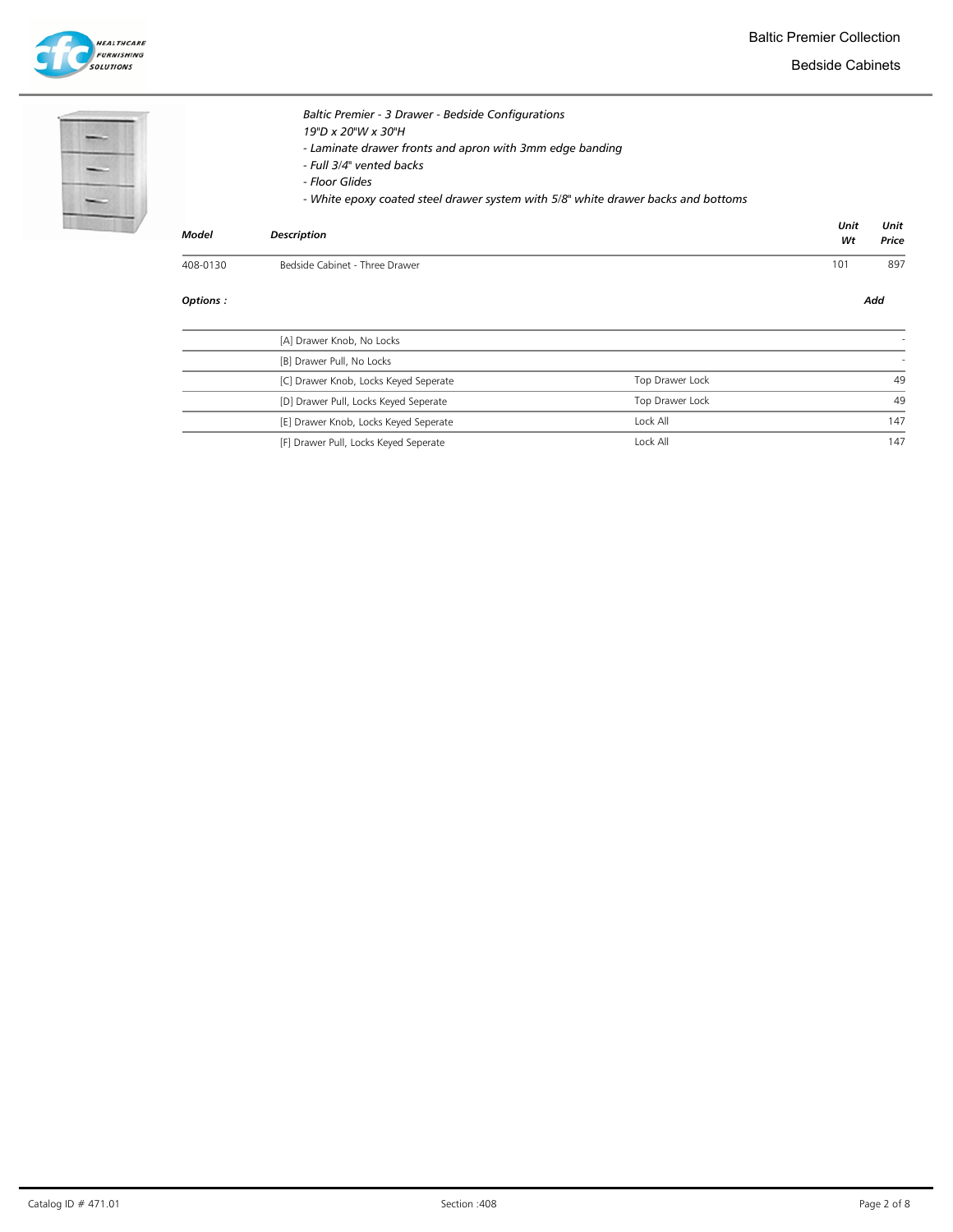Dresser Cabinets



| <b>Model</b> | <b>Description</b>                                                                                                                 |                                                                                   | Unit<br>Wt | Unit<br>Price |
|--------------|------------------------------------------------------------------------------------------------------------------------------------|-----------------------------------------------------------------------------------|------------|---------------|
|              | - Full 3/4" vented backs<br>- Front floor glides                                                                                   | - White epoxy coated steel drawer system with 5/8" white drawer backs and bottoms |            |               |
|              | <b>Baltic Premier - 3 Drawer - Dresser Units</b><br>19"D x 30"W x 30"H<br>- Laminate drawer fronts and apron with 3mm edge banding |                                                                                   |            |               |

Options : Add

 $\overline{a}$ 

| -Three Drawer Configurations          |                       |
|---------------------------------------|-----------------------|
| [A] Drawer Knob, No Locks             |                       |
| [B] Drawer Pull, No Locks             |                       |
| [C] Drawer Knob, Locks Keyed Seperate | Top Drawer Lock<br>49 |
| [D] Drawer Pull, Locks Keyed Seperate | Top Drawer Lock<br>49 |



#### Baltic Premier - 4 Drawer - Dresser Units

- 19"D x 30"W x 38"H
- Laminate drawer fronts and apron with 3mm edge banding
- Full 3/4" vented backs
- Front floor glides
- White epoxy coated steel drawer system with 5/8" white drawer backs and bottoms

| <b>Model</b> | <b>Description</b>         |                    |     | Unit<br>Price |  |
|--------------|----------------------------|--------------------|-----|---------------|--|
| 408-0240     | Dresser Unit - Four Drawer | 19"D x 30"W x 38"H | 148 | .366          |  |
| 408-0245     | Dresser Unit - Four Drawer | 19"D x 35"W x 38"H | 148 | .482,         |  |

| -Four Drawer Configurations           |                 |    |
|---------------------------------------|-----------------|----|
| [A] Drawer Knob, No Locks             |                 |    |
| [B] Drawer Pull, No Locks             |                 |    |
| [C] Drawer Knob, Locks Keyed Seperate | Top Drawer Lock | 49 |
| [D] Drawer Pull, Locks Keyed Seperate | Top Drawer Lock | 49 |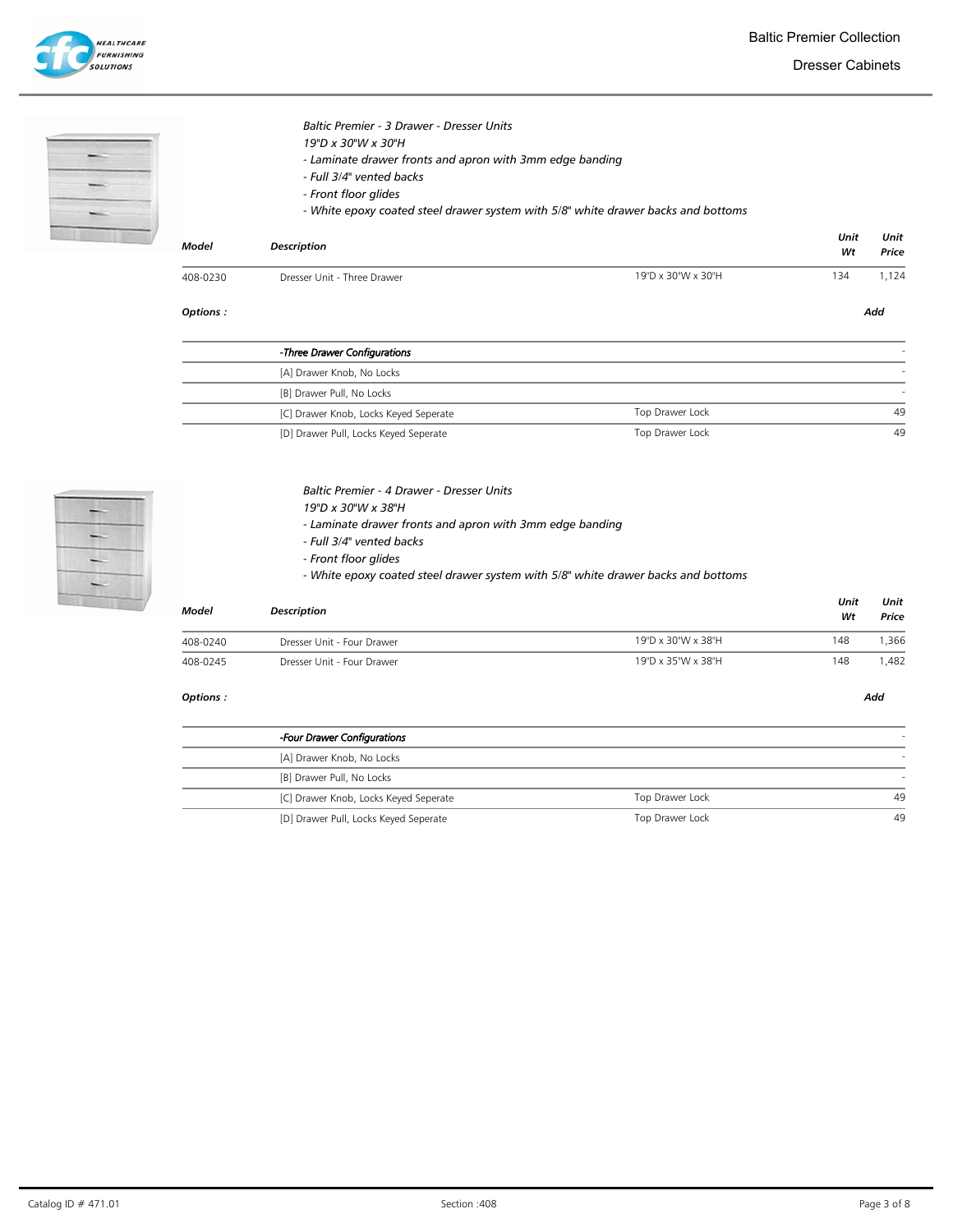Dresser Cabinets

|              | <b>Baltic Premier - 6 Drawer - Dresser Units</b><br>19"D x 44"W x 30"H<br>- Laminate drawer fronts and apron with 3mm edge banding<br>- Full 3/4" vented backs<br>- Front floor glides |                    |      |       |
|--------------|----------------------------------------------------------------------------------------------------------------------------------------------------------------------------------------|--------------------|------|-------|
|              | - White epoxy coated steel drawer system with 5/8" white drawer backs and bottoms                                                                                                      |                    | Unit | Unit  |
| <b>Model</b> | <b>Description</b>                                                                                                                                                                     |                    | Wt   | Price |
| 408-0260     | Dresser Unit - Six Drawer Double Stack                                                                                                                                                 | 19"D x 44"W x 30"H | 196  | .697  |

| -Dresser Drawer Configurations        |                 |    |
|---------------------------------------|-----------------|----|
| [A] Drawer Knob, No Locks             |                 |    |
| [B] Drawer Pull, No Locks             |                 |    |
| [C] Drawer Knob, Locks Keyed Seperate | Top Drawer Lock | 49 |
| [D] Drawer Pull, Locks Keyed Seperate | Top Drawer Lock | 49 |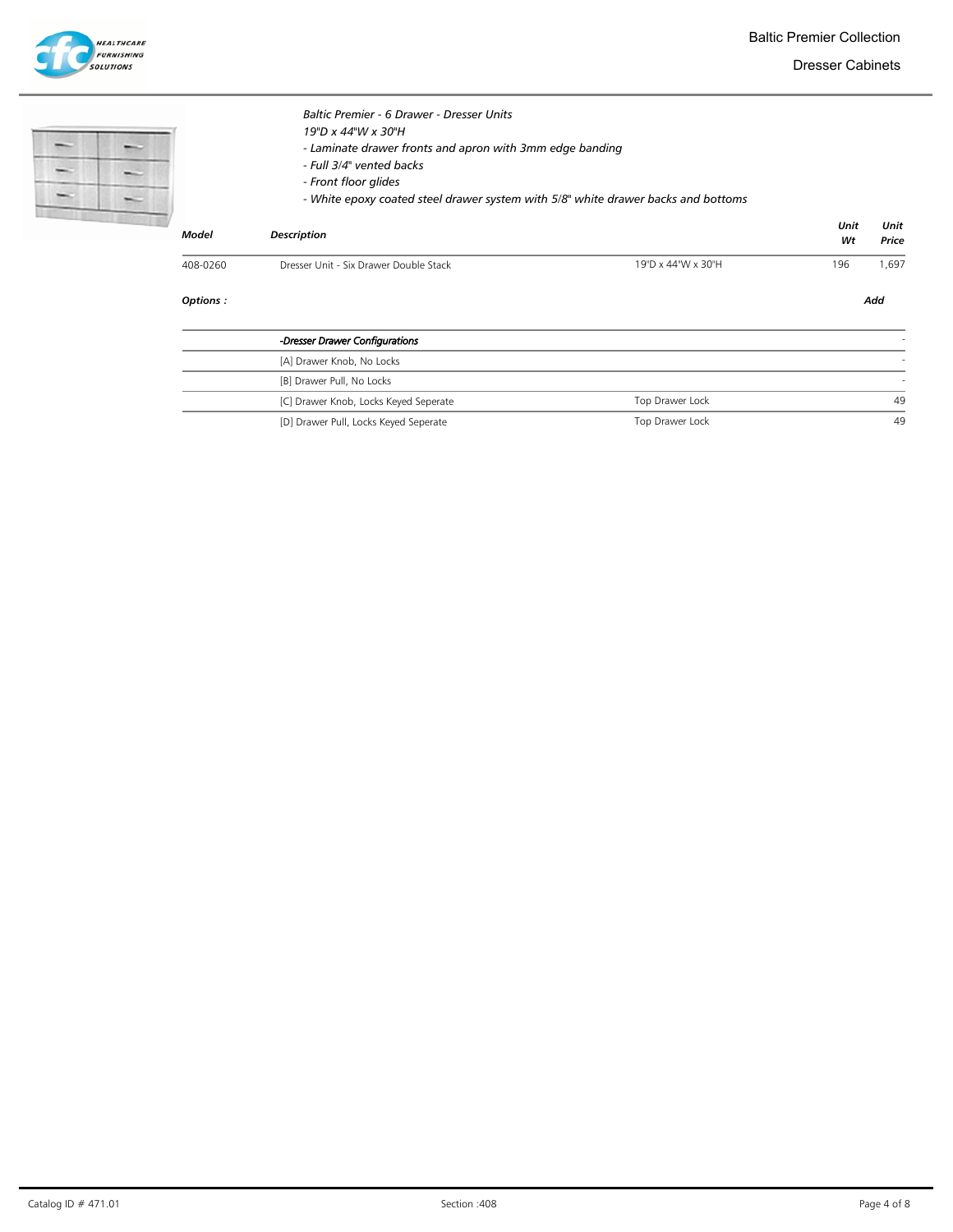



# Baltic Premier - 1 Door - Single Wardrobes

- 24"D x 24"W x 72"H
	- Laminate door front and apron with 3mm edge banding
- 125 Degree door hinges
- Full 3/4" vented backs
- Fixed hat shelf and adjustable hanging rod

| <b>Model</b> | <b>Description</b>            |     | Unit<br>Unit<br>Price |  |
|--------------|-------------------------------|-----|-----------------------|--|
| 408-050L     | Wardrobe - 1 Door Left Hinge  | 197 | .575                  |  |
| 408-050R     | Wardrobe - 1 Door Right Hinge | 197 | ,575                  |  |

#### Options : Add

| -Door Configurations        |    |
|-----------------------------|----|
| [G] Door Knob               |    |
| [H] Door Pull               |    |
| [I] Door Knob, Locking Door | 49 |
| [J] Door Pull, Locking Door | 49 |



# Baltic Premier - 1 Door / 1 Drawer - Single Wardrobes

- 24"D x 24"W x 72"H
- Laminate door, drawer fronts and apron with 3mm edge banding
- 125 Degree door hinges
- White epoxy coated steel drawer system with 5/8" white drawer backs and bottoms
- Fixed hat shelf and adjustable hanging rod

| Model<br><b>Description</b> |                                          | Unit<br>Wt | Unit<br>Price |  |
|-----------------------------|------------------------------------------|------------|---------------|--|
| 408-051L                    | Wardrobe - 1 Door Left Hinge - 1 Drawer  | 211        | 1.756         |  |
| 408-051R                    | Wardrobe - 1 Door Right Hinge - 1 Drawer | 211        | 1,756         |  |

| -Door/Drawer Configurations              |                 |  |
|------------------------------------------|-----------------|--|
| [K] Door Knob/Drawer Knob                |                 |  |
| [L] Door Knob/Drawer Pull                |                 |  |
| [M] Door Pull/Drawer Knob                |                 |  |
| [N] Door Pull/Drawer Pull                |                 |  |
| [O] Door Knob/Drawer Knob Keyed Separate | Top Drawer Lock |  |
| [P] Door Knob/Drawer Pull Keyed Separate | Top Drawer Lock |  |
| [Q] Door Pull/Drawer Knob Keyed Separate | Top Drawer Lock |  |
| [R] Door Pull/Drawer Pull Keyed Separate | Top Drawer Lock |  |
| [S] Door Knob/Drawer Knob Keyed Separate | Door Lock Only  |  |
| [T] Door Knob/Drawer Pull Keyed Separate | Door Lock Only  |  |
| [U] Door Pull/Drawer Knob Keyed Separate | Door Lock Only  |  |
| [V] Door Pull/Drawer Pull Keyed Separate | Door Lock Only  |  |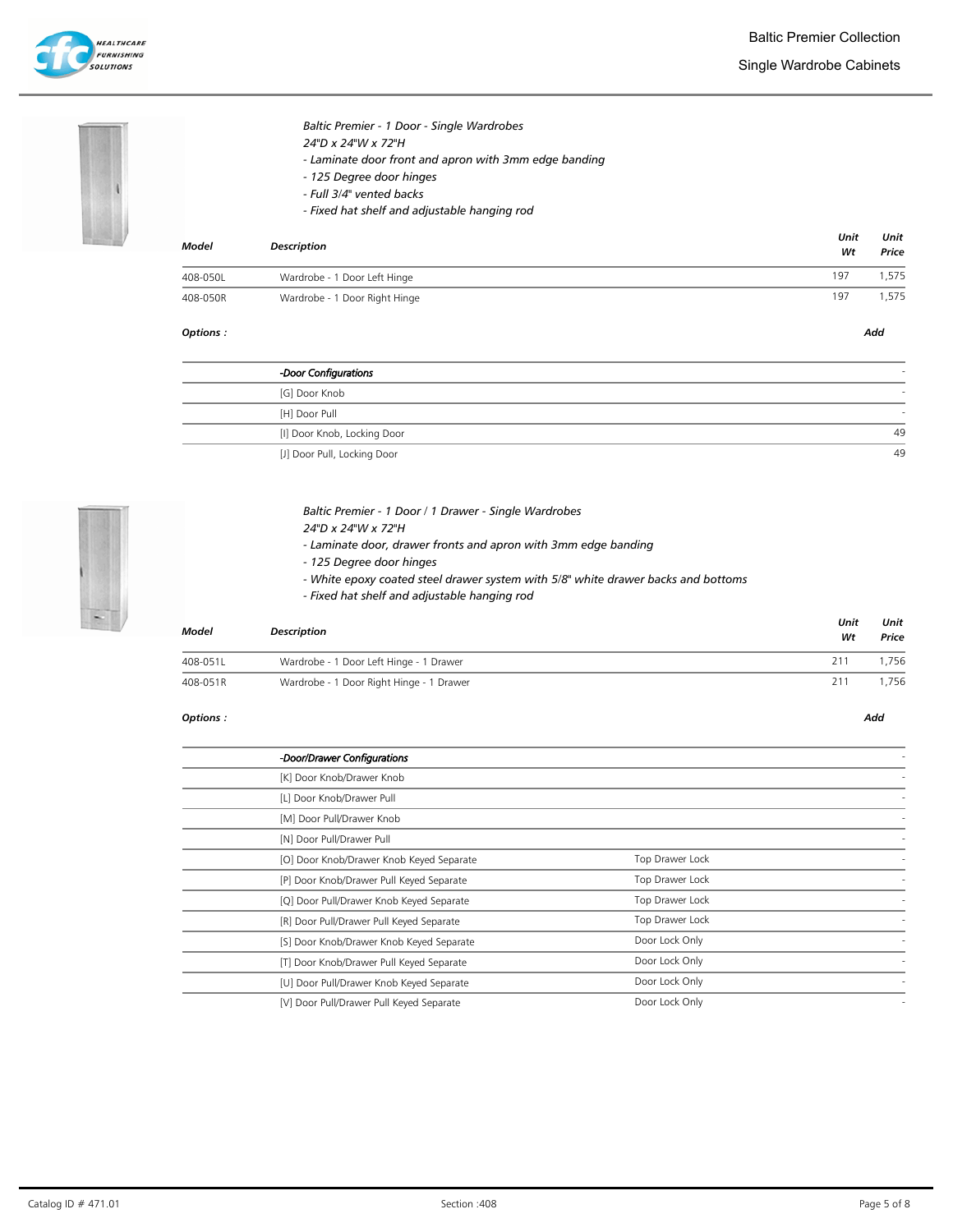

Single Wardrobe Cabinets





# Baltic Premier - 1 Door / 2 Drawers - Single Wardrobes 24"D x 24"W x 72"H - Laminate door, drawer fronts and apron with 3mm edge banding - 125 Degree door hinges

- White epoxy coated steel drawer system with 5/8" white drawer backs and bottoms
- Fixed hat shelf and adjustable hanging rod

| Model    | <b>Description</b>                        | Unit<br>Wt | Unit<br>Price |
|----------|-------------------------------------------|------------|---------------|
| 408-052L | Wardrobe - 1 Door Left Hinge - 2 Drawers  | 227        | .846          |
| 408-052R | Wardrobe - 1 Door Right Hinge - 2 Drawers | 227        | 846.          |

| -Door/Drawer Configurations              |                 |  |
|------------------------------------------|-----------------|--|
| [K] Door Knob/Drawer Knob                |                 |  |
| [L] Door Knob/Drawer Pull                |                 |  |
| [M] Door Pull/Drawer Knob                |                 |  |
| [N] Door Pull/Drawer Pull                |                 |  |
| [O] Door Knob/Drawer Knob Keyed Separate | Top Drawer Lock |  |
| [P] Door Knob/Drawer Pull Keyed Separate | Top Drawer Lock |  |
| [Q] Door Pull/Drawer Knob Keyed Separate | Top Drawer Lock |  |
| [R] Door Pull/Drawer Pull Keyed Separate | Top Drawer Lock |  |
| [S] Door Knob/Drawer Knob Keyed Separate | Door Lock Only  |  |
| [T] Door Knob/Drawer Pull Keyed Separate | Door Lock Only  |  |
| [U] Door Pull/Drawer Knob Keyed Separate | Door Lock Only  |  |
| [V] Door Pull/Drawer Pull Keyed Separate | Door Lock Only  |  |
|                                          |                 |  |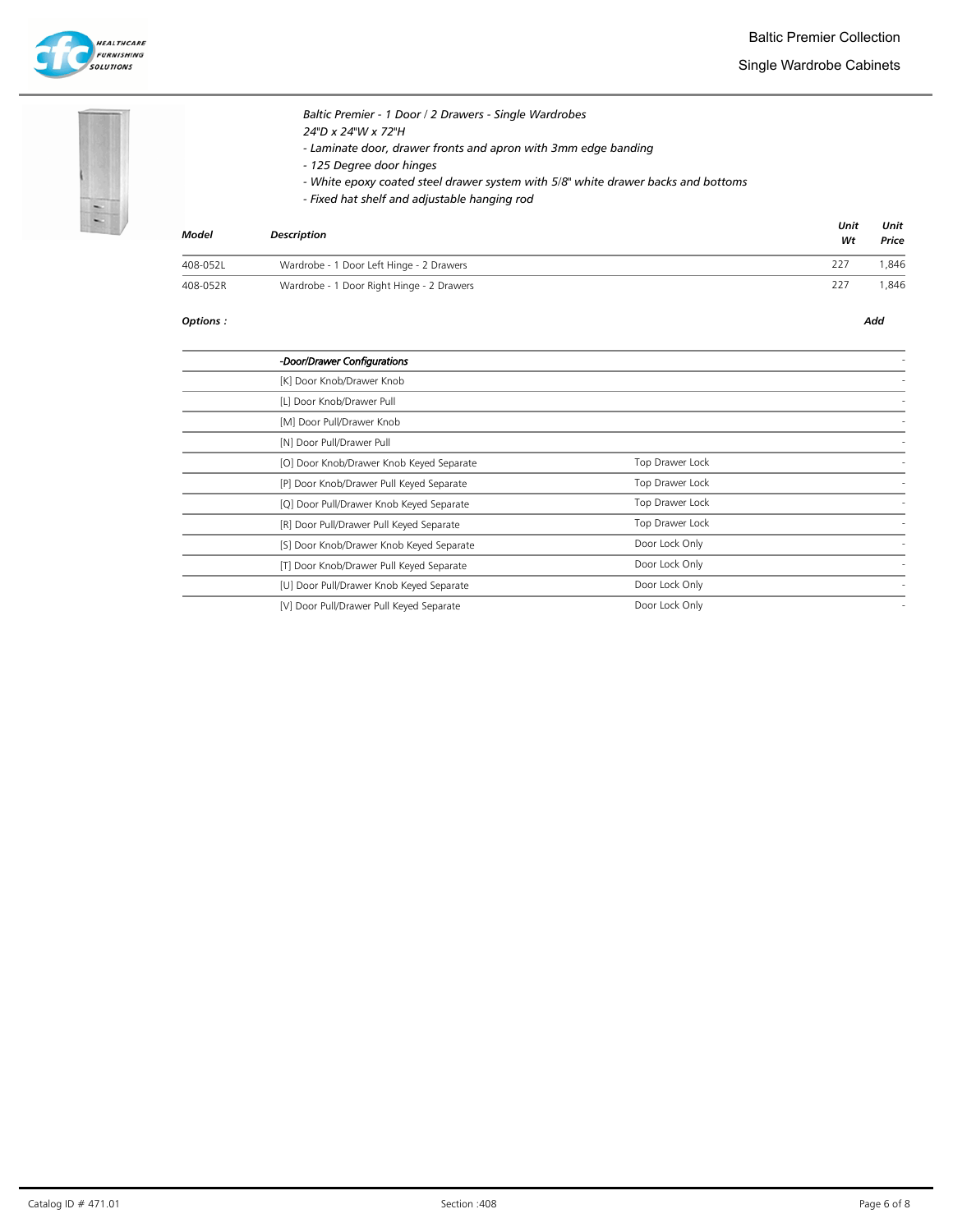

| 221.31 | <b>Model</b> | <b>Description</b>                                                                                                          | Unit<br>Wt | Unit<br>Price |
|--------|--------------|-----------------------------------------------------------------------------------------------------------------------------|------------|---------------|
|        |              | - 125 Degree door hinges<br>- Full 3/4" vented back<br>- Fixed hat shelf and adjustable hanging rod                         |            |               |
|        |              | Baltic Premier - 2 Doors - Double Wardrobes<br>24"D x 35"W x 72"H<br>- Laminate door fronts and apron with 3mm edge banding |            |               |

Options : Add

| -Door Configurations            |  |
|---------------------------------|--|
| [G] Door Knob                   |  |
| [H] Door Pull                   |  |
| [I] Door Knob, Locking Door     |  |
| <b>ULDoor Bull Looking Door</b> |  |

[J] Door Pull, Locking Door



- 24"D x 35"W x 72"H
	- Laminate door, drawer fronts and apron with 3mm edge banding
	- 125 Degree door hinges
	- White epoxy coated steel drawer system with 5/8" white drawer backs and bottoms
	- Fixed hat shelf and adjustable hanging rod

| Model    | <b>Description</b>            | Unit<br>Wt | Unit<br>Price |
|----------|-------------------------------|------------|---------------|
| 408-0610 | Wardrobe - 2 Doors - 1 Drawer | 246        | 2,239         |

#### Options : Add

L.

| -Door/Drawer Configurations              |                 |  |
|------------------------------------------|-----------------|--|
| [K] Door Knob/Drawer Knob                |                 |  |
| [L] Door Knob/Drawer Pull                |                 |  |
| [M] Door Pull/Drawer Knob                |                 |  |
| [N] Door Pull/Drawer Pull                |                 |  |
| [O] Door Knob/Drawer Knob Keyed Separate | Top Drawer Lock |  |
| [P] Door Knob/Drawer Pull Keyed Separate | Top Drawer Lock |  |
| [Q] Door Pull/Drawer Knob Keyed Separate | Top Drawer Lock |  |
| [R] Door Pull/Drawer Pull Keyed Separate | Top Drawer Lock |  |
| [S] Door Knob/Drawer Knob Keyed Separate | Door Lock Only  |  |
| [T] Door Knob/Drawer Pull Keyed Separate | Door Lock Only  |  |
| [U] Door Pull/Drawer Knob Keyed Separate | Door Lock Only  |  |
| [V] Door Pull/Drawer Pull Keyed Separate | Door Lock Only  |  |